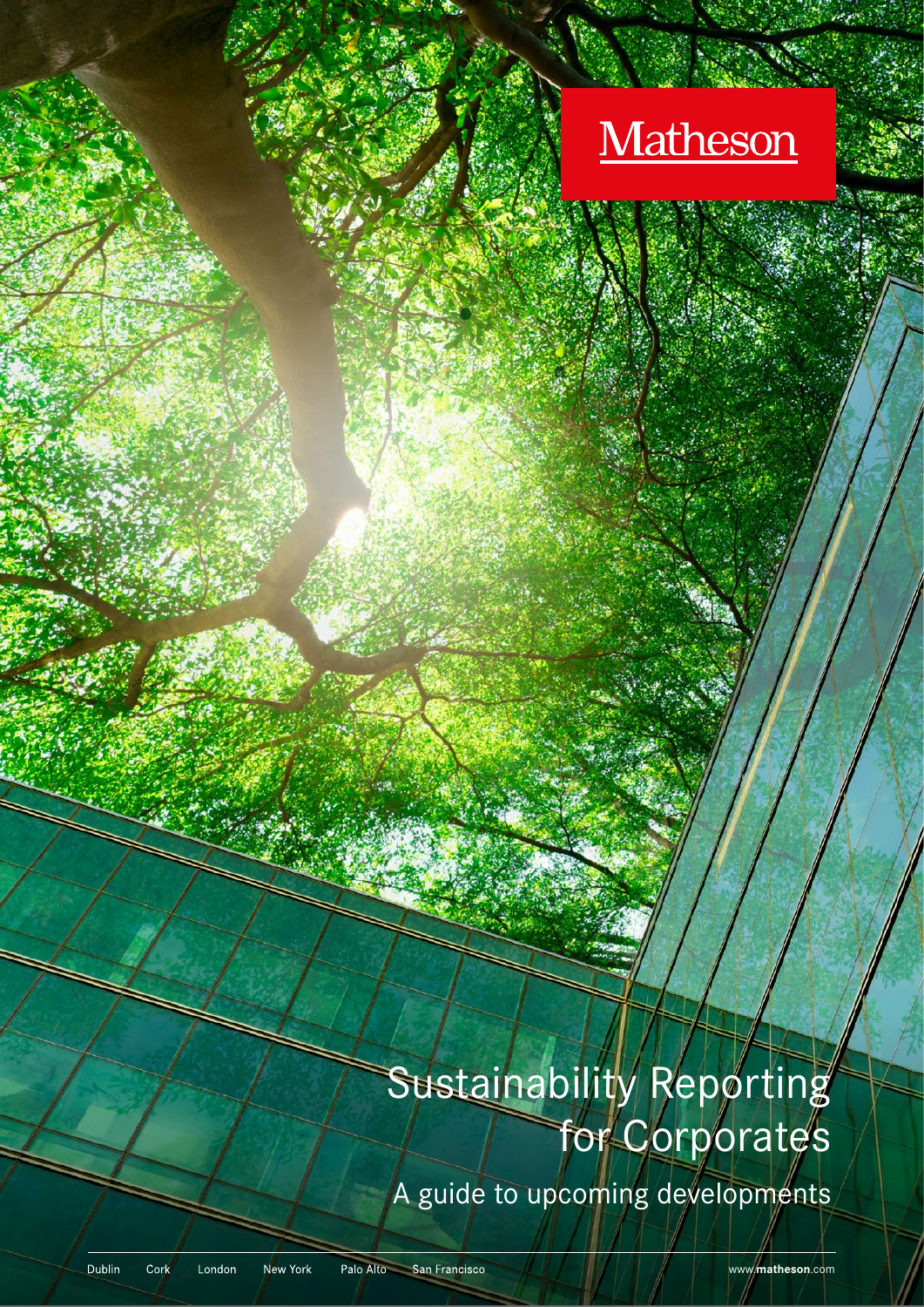

Sustainability reporting looks set to feature prominently on the agenda for most large companies in 2022 and beyond. The anticipated extension of the 'balance sheet oath' to sustainability reporting means that, for the first time, company directors will be required to show to the outside world – explicitly and in writing – that they bear responsibility for sustainability reporting. With an understanding of the changes coming down the tracks, and some early planning, companies can ensure a smoother transition to the mainstreaming of sustainability in company reporting.

# **Background**

In April 2021, the European Commission (Commission) adopted a proposal for a Corporate Sustainability [Reporting Directive](https://ec.europa.eu/info/business-economy-euro/company-reporting-and-auditing/company-reporting/corporate-sustainability-reporting_en) ("**CSRD**") which would oblige companies in scope to report against common EU sustainability reporting standards. If introduced, a large number of companies across the EU will be brought within the sustainability reporting regime for the very first time and this will become part of their global sustainability agenda.

The Commission has set itself ambitious legislative targets to underpin the [European Green Deal.](https://ec.europa.eu/info/strategy/priorities-2019-2024/european-green-deal_en) In recent years, measures such as the [Sustainable Finance Disclosure Regulation](https://eur-lex.europa.eu/eli/reg/2019/2088/oj) and the [EU Taxonomy Regulation](https://ec.europa.eu/info/business-economy-euro/banking-and-finance/sustainable-finance/eu-taxonomy-sustainable-activities_en#:~:text=The%20Taxonomy%20Regulation%20was%20published%20in%20the%20Official,meet%20in%20order%20to%20qualify%20as%20environmentally%20sustainable) were introduced with the aim of reorienting capital flows in the financial services sector towards a more sustainable economy. The Commission has now set its sights on enhanced sustainability reporting for corporates.

# Non-financial Reporting Directive

Some 11,000 EU companies were already covered by the CSRD's predecessor, the [Non-financial Reporting](https://eur-lex.europa.eu/legal-content/EN/TXT/?uri=CELEX%3A32014L0095)  [Directive 2014](https://eur-lex.europa.eu/legal-content/EN/TXT/?uri=CELEX%3A32014L0095) ("**NFRD**") which was [transposed](https://www.irishstatutebook.ie/eli/2017/si/360/made/en/print) into Irish law in 2017 (read Matheson's NFRD briefing [here](https://www.matheson.com/insights/detail/new-non-financial-and-diversity-disclosure-obligations)). The NFRD obliges limited categories of company to disclose information on the way they engage with social and environmental challenges. Its aim is to enable investors, consumers and other stakeholders evaluate the non-financial performance of those companies, leading to improved sustainability outcomes.

Currently, reporting requirements under the NFRD apply to large "public interest entities" (meaning listed companies, banks, and insurance companies) with more than 500 employees.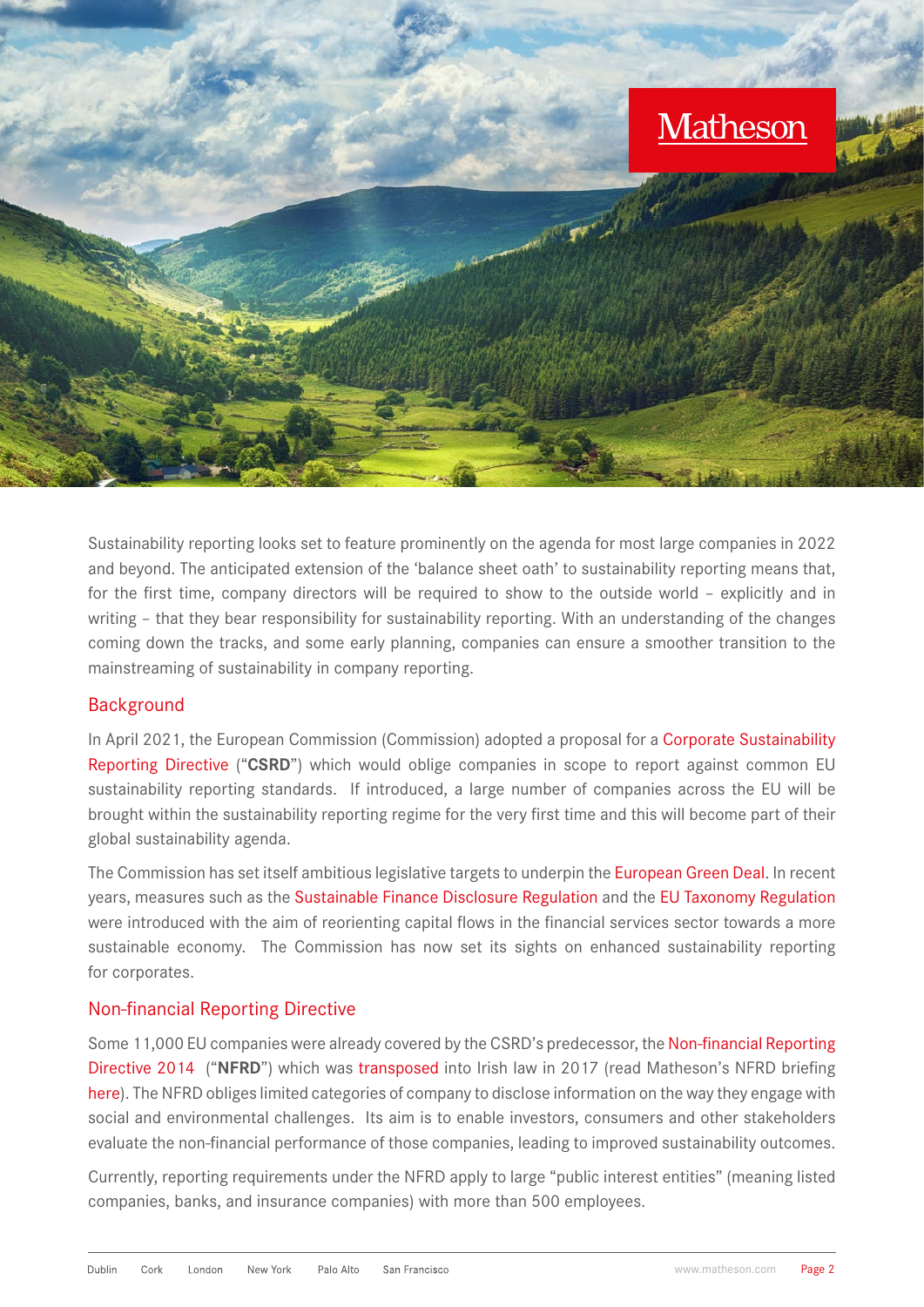# From non-financial to sustainability reporting

The CSRD proposal comes in the wake of calls for greater consistency and transparency in corporate sustainability reporting and aims to address perceived gaps in the operation of the NFRD. The CSRD proposes to amend NFRD in order to:

- increase the number of companies subject to mandatory sustainability reporting; and
- harmonise sustainability reporting standards to ensure companies provide reliable, comparable and relevant information on sustainability risks, opportunities and impacts.

The change in terminology from "non-financial" in the NFRD to "sustainability" in the CSRD signals the policy shift in recognising sustainability as core to financial outcomes.

# More companies in scope

The CSRD will apply to all large companies governed by the law of, or established in, an EU member state and EU stock exchange-listed companies (except listed micro-companies). Approximately 49,000 companies will now be in scope.

A large company is one meeting two out three of the following criteria:

- at least 250 employees;
- annual turnover exceeds €40m;
- assets in excess of  $£20m$ .

Listed SMEs will become subject to sustainability reporting obligations but will have an extra three years to comply.

Exemptions will apply to subsidiaries if the parent company's consolidated management report complies with EU reporting standards (or recognised equivalent third country reporting standards). Exempted subsidiaries must publish the consolidated management report of the parent company and refer to the reporting exemption being availed of.

# Enhanced reporting

The introduction of the CSRD will see a significant deepening and expansion of existing disclosure requirements to those in place under the NFRD. Companies must not only disclose how sustainability issues impact the company (impacts inward), but also how the company impacts society and the environment (impacts outward) - the "Double Materiality" concept.

Companies will be obliged to report on issues such as the:

- plans to ensure that business models and strategies are compatible with transition to a sustainable economy and with aim of limiting of global warming to 1.5 °C under the Paris Climate Agreement;
- sustainability targets and progress made to achieve those targets;
- roles and responsibilities of management;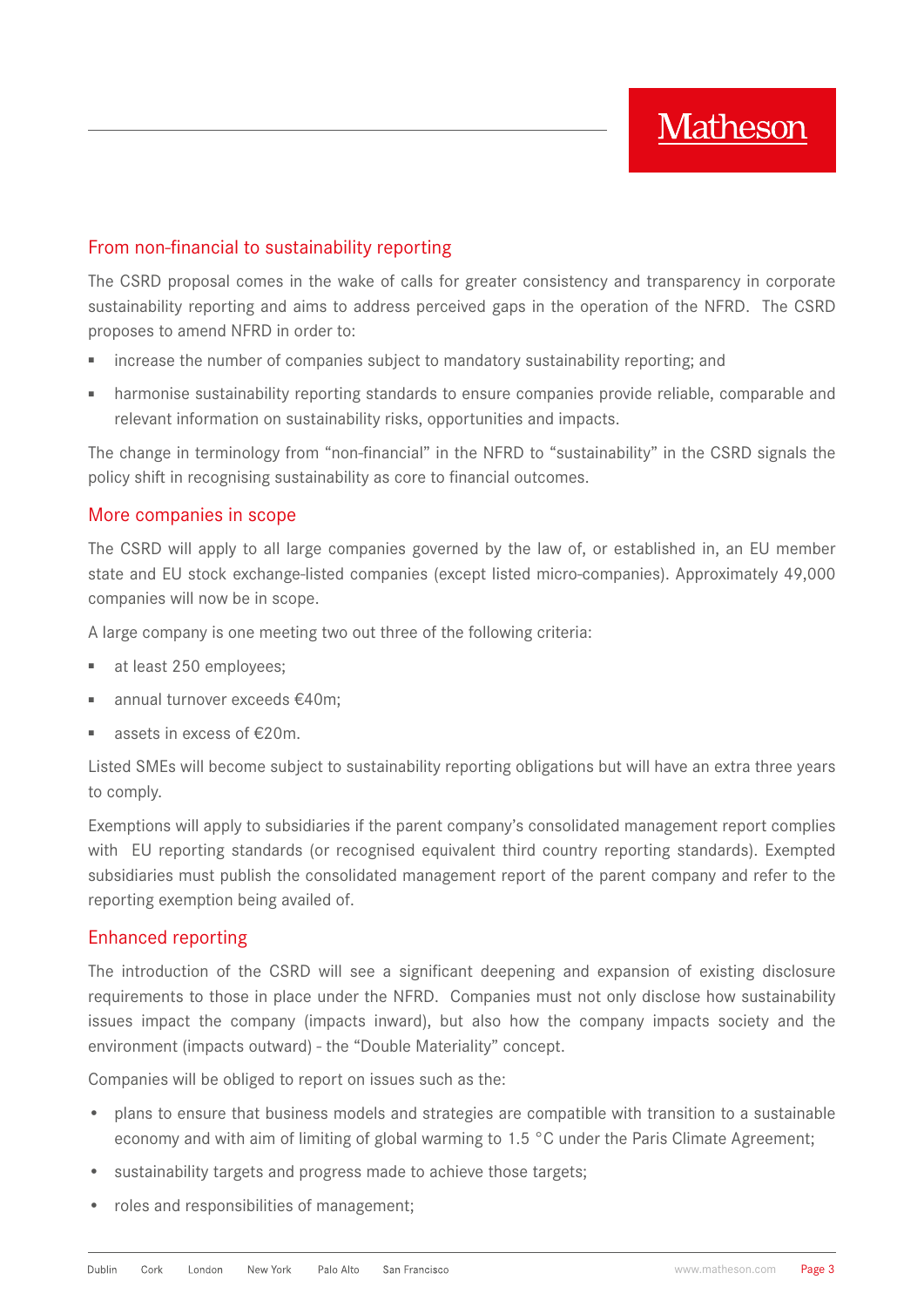

- adverse impacts connected with the company's value chain; and
- principal risks related to sustainability matters.

Reported information must be:

- qualitative and quantitative in nature;
- both forward looking and retrospective; and
- covers short, medium and long-term time horizons.

Reporting will be in line with the Sustainable Finance Disclosure Regulation and the EU Taxonomy Regulation. The Commission recognises that it is in the interests of the EU and European companies and investors to have standards that are globally aligned. EU standards should aim to incorporate the essential elements of globally accepted standards currently being developed.

Companies will be required to digitally tag sustainability information for onward transmission into the European single access point database.

#### Mandatory assurance

A key development under the CSRD is the introduction of a general EU-wide audit (assurance) requirement for reported sustainability information. Limited in scope at first; over time, the assurance obligation is intended to become more demanding, eventually mirroring the level applicable to financial reporting.

The proposal allows individual member states to open up the market for sustainability assurance services to 'independent assurance services providers'.

#### Timelines

The Commission plans to adopt the CSRD in late 2022. Companies are likely to start reporting to the new standards in 2024, based on FY2023 information as it would to come into effect for reporting periods starting on or after 1 January 2023. SMEs will have an extra three years to comply.

The European Financial Reporting Advisory Group ("**EFRAG**") has been tasked by the Commission to devise common EU sustainability reporting standards. Expect to see these in mid-2022. A first set of reporting standards should be adopted by the Commission in October 2022 and a second set by October 2023 with complementary and sector-specific information.

#### Next steps

Sustainability should feature high on the board agenda for large companies. The task involved for companies to deliver on this obligation should not be underestimated and warrants early and careful attention accordingly.